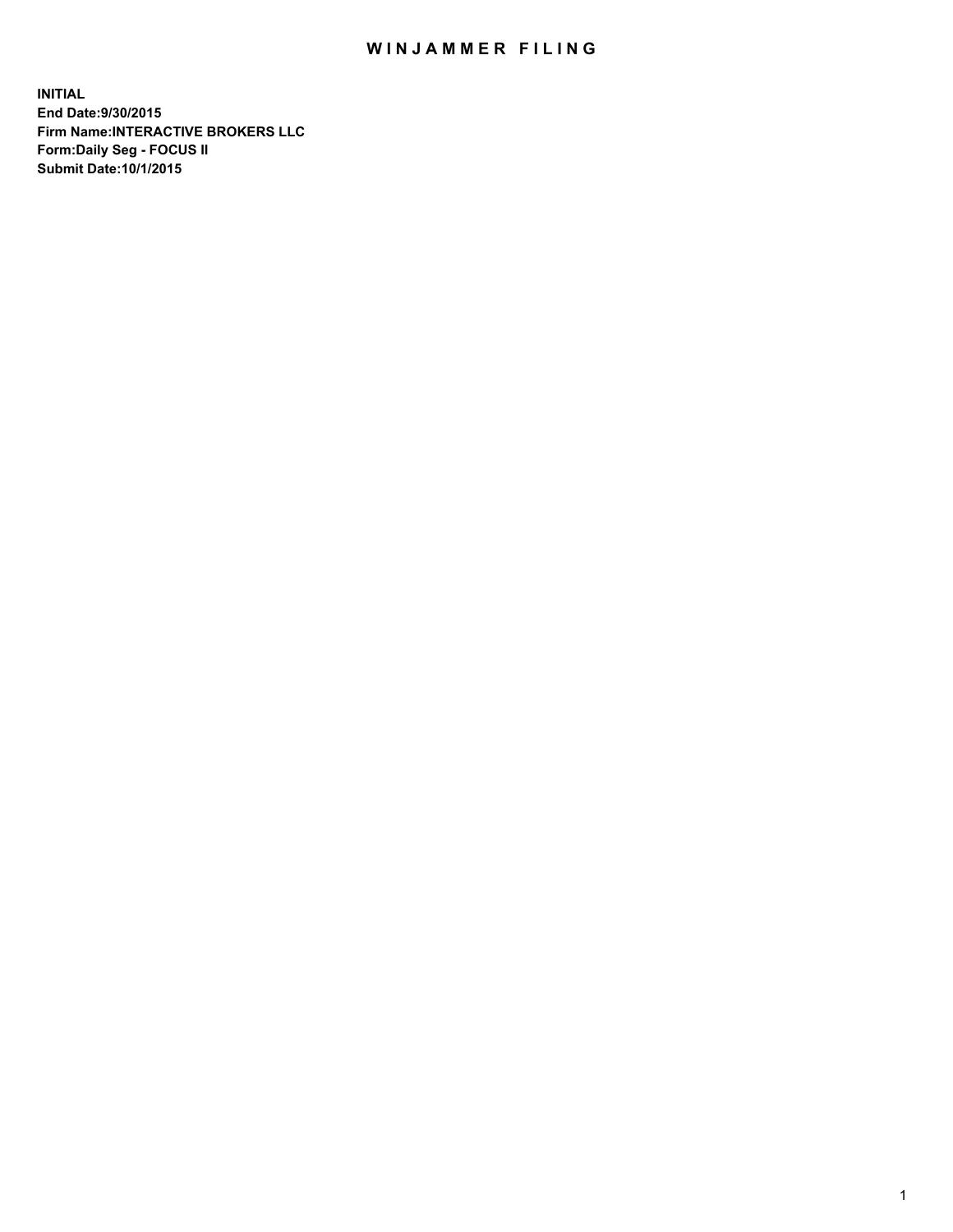## **INITIAL End Date:9/30/2015 Firm Name:INTERACTIVE BROKERS LLC Form:Daily Seg - FOCUS II Submit Date:10/1/2015 Daily Segregation - Cover Page**

| Name of Company<br><b>Contact Name</b><br><b>Contact Phone Number</b><br><b>Contact Email Address</b>                                                                                                                                                                                                                          | <b>INTERACTIVE BROKERS LLC</b><br><b>Michael Ellman</b><br>203-422-8926<br>mellman@interactivebrokers.co<br>$m$ |
|--------------------------------------------------------------------------------------------------------------------------------------------------------------------------------------------------------------------------------------------------------------------------------------------------------------------------------|-----------------------------------------------------------------------------------------------------------------|
| FCM's Customer Segregated Funds Residual Interest Target (choose one):<br>a. Minimum dollar amount: ; or<br>b. Minimum percentage of customer segregated funds required:% ; or<br>c. Dollar amount range between: and; or<br>d. Percentage range of customer segregated funds required between: % and %.                       | $\overline{\mathbf{0}}$<br>0<br>155,000,000 245,000,000<br>00                                                   |
| FCM's Customer Secured Amount Funds Residual Interest Target (choose one):<br>a. Minimum dollar amount: ; or<br>b. Minimum percentage of customer secured funds required:%; or<br>c. Dollar amount range between: and; or<br>d. Percentage range of customer secured funds required between: % and %.                          | $\overline{\mathbf{0}}$<br>0<br>80,000,000 120,000,000<br>0 <sub>0</sub>                                        |
| FCM's Cleared Swaps Customer Collateral Residual Interest Target (choose one):<br>a. Minimum dollar amount: ; or<br>b. Minimum percentage of cleared swaps customer collateral required:% ; or<br>c. Dollar amount range between: and; or<br>d. Percentage range of cleared swaps customer collateral required between:% and%. | $\overline{\mathbf{0}}$<br>$\underline{\mathbf{0}}$<br>0 <sub>0</sub><br>0 <sub>0</sub>                         |

Attach supporting documents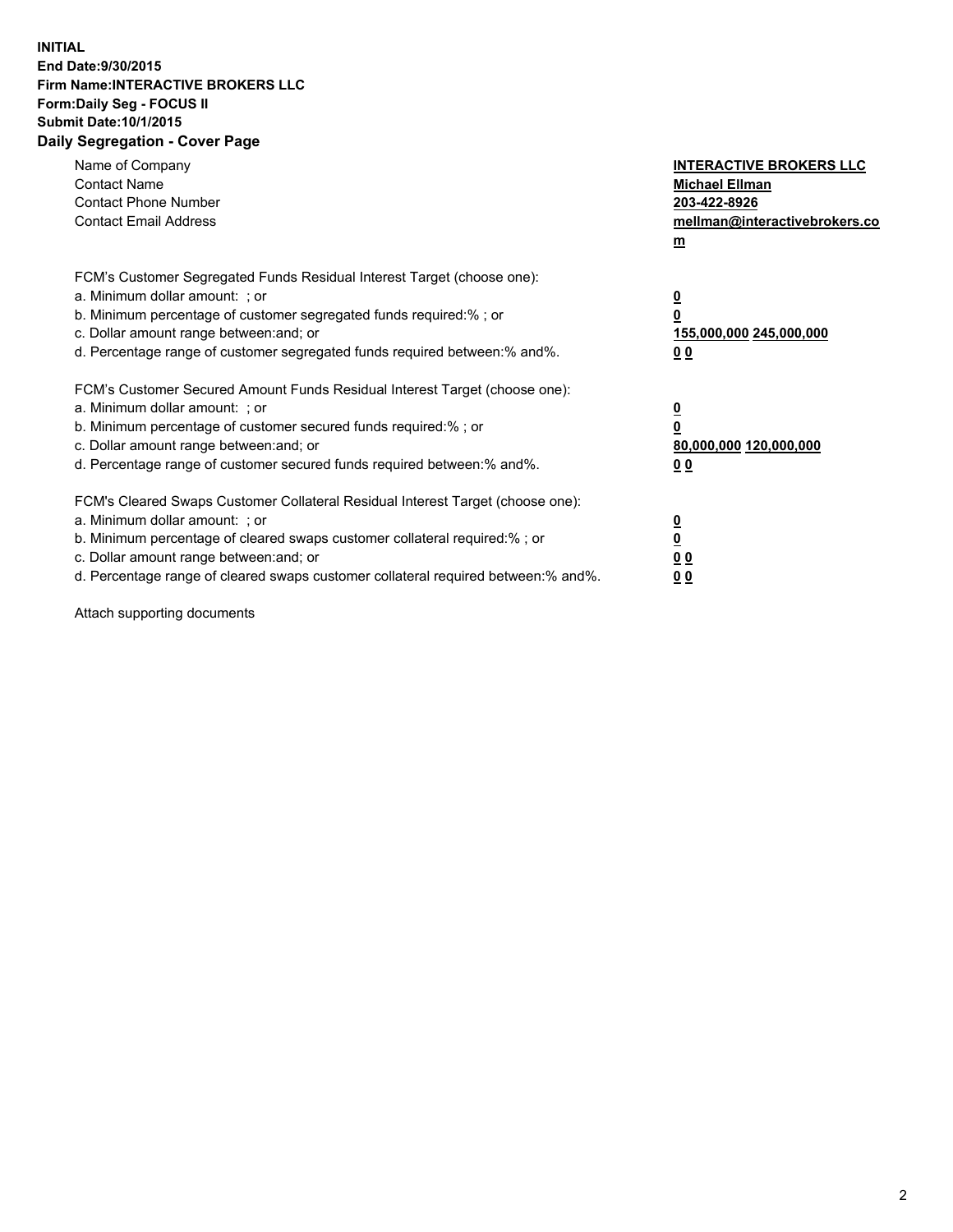## **INITIAL End Date:9/30/2015 Firm Name:INTERACTIVE BROKERS LLC Form:Daily Seg - FOCUS II Submit Date:10/1/2015 Daily Segregation - Secured Amounts**

|                | Daily Jegregation - Jeculed Aniounts                                                                       |                                   |
|----------------|------------------------------------------------------------------------------------------------------------|-----------------------------------|
|                | Foreign Futures and Foreign Options Secured Amounts                                                        |                                   |
|                | Amount required to be set aside pursuant to law, rule or regulation of a foreign                           | $0$ [7305]                        |
|                | government or a rule of a self-regulatory organization authorized thereunder                               |                                   |
| 1.             | Net ledger balance - Foreign Futures and Foreign Option Trading - All Customers                            |                                   |
|                | A. Cash                                                                                                    | 337,975,276 [7315]                |
|                | B. Securities (at market)                                                                                  | $0$ [7317]                        |
| 2.             | Net unrealized profit (loss) in open futures contracts traded on a foreign board of trade                  | -11,658,676 [7325]                |
| 3.             | Exchange traded options                                                                                    |                                   |
|                | a. Market value of open option contracts purchased on a foreign board of trade                             | 67,032 [7335]                     |
|                | b. Market value of open contracts granted (sold) on a foreign board of trade                               | -76,190 <sup>[7337]</sup>         |
| 4.             | Net equity (deficit) (add lines 1.2. and 3.)                                                               | 326,307,442 [7345]                |
| 5.             | Account liquidating to a deficit and account with a debit balances - gross amount                          | 293,564 [7351]                    |
|                | Less: amount offset by customer owned securities                                                           | 0 [7352] 293,564 [7354]           |
| 6.             | Amount required to be set aside as the secured amount - Net Liquidating Equity                             | 326,601,006 [7355]                |
|                | Method (add lines 4 and 5)                                                                                 |                                   |
| 7.             | Greater of amount required to be set aside pursuant to foreign jurisdiction (above) or line                | 326,601,006 [7360]                |
|                | 6.                                                                                                         |                                   |
|                | FUNDS DEPOSITED IN SEPARATE REGULATION 30.7 ACCOUNTS                                                       |                                   |
| 1 <sub>1</sub> | Cash in banks                                                                                              |                                   |
|                | A. Banks located in the United States                                                                      | 730,149 [7500]                    |
|                | B. Other banks qualified under Regulation 30.7                                                             | 0 [7520] 730,149 [7530]           |
| 2.             | Securities                                                                                                 |                                   |
|                | A. In safekeeping with banks located in the United States                                                  | 342,129,891 [7540]                |
|                | B. In safekeeping with other banks qualified under Regulation 30.7                                         | 0 [7560] 342,129,891 [7570]       |
| 3.             | Equities with registered futures commission merchants                                                      |                                   |
|                | A. Cash                                                                                                    | $0$ [7580]                        |
|                | <b>B.</b> Securities                                                                                       | $0$ [7590]                        |
|                | C. Unrealized gain (loss) on open futures contracts                                                        | $0$ [7600]                        |
|                | D. Value of long option contracts                                                                          | $0$ [7610]                        |
|                | E. Value of short option contracts                                                                         | 0 [7615] 0 [7620]                 |
| 4.             | Amounts held by clearing organizations of foreign boards of trade                                          |                                   |
|                | A. Cash                                                                                                    | $0$ [7640]                        |
|                | <b>B.</b> Securities                                                                                       | $0$ [7650]                        |
|                | C. Amount due to (from) clearing organization - daily variation                                            | $0$ [7660]                        |
|                | D. Value of long option contracts                                                                          | $0$ [7670]                        |
|                | E. Value of short option contracts                                                                         | 0 [7675] 0 [7680]                 |
| 5.             | Amounts held by members of foreign boards of trade                                                         |                                   |
|                | A. Cash                                                                                                    | 102,445,707 [7700]                |
|                | <b>B.</b> Securities                                                                                       | $0$ [7710]                        |
|                | C. Unrealized gain (loss) on open futures contracts                                                        | -1,835,557 [7720]                 |
|                | D. Value of long option contracts                                                                          | 67,037 [7730]                     |
|                | E. Value of short option contracts                                                                         | -76,187 [7735] 100,601,000 [7740] |
| 6.             | Amounts with other depositories designated by a foreign board of trade                                     | $0$ [7760]                        |
| 7.             | Segregated funds on hand                                                                                   | $0$ [7765]                        |
| 8.             | Total funds in separate section 30.7 accounts                                                              | 443,461,040 [7770]                |
| 9.             | Excess (deficiency) Set Aside for Secured Amount (subtract line 7 Secured Statement<br>Page 1 from Line 8) | 116,860,034 [7380]                |
| 10.            | Management Target Amount for Excess funds in separate section 30.7 accounts                                | 80,000,000 [7780]                 |
| 11.            | Excess (deficiency) funds in separate 30.7 accounts over (under) Management Target                         | 36,860,034 [7785]                 |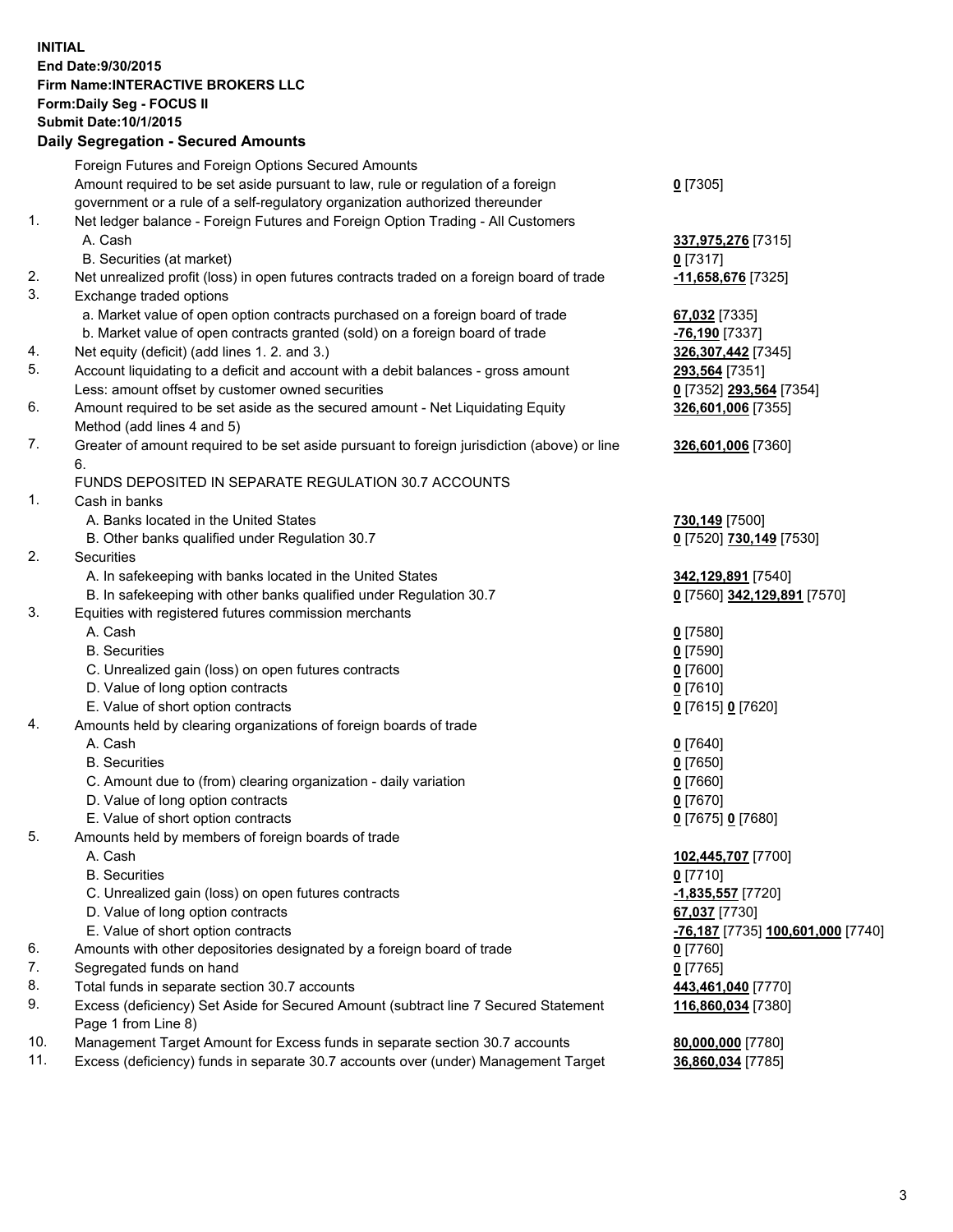**INITIAL End Date:9/30/2015 Firm Name:INTERACTIVE BROKERS LLC Form:Daily Seg - FOCUS II Submit Date:10/1/2015 Daily Segregation - Segregation Statement** SEGREGATION REQUIREMENTS(Section 4d(2) of the CEAct) 1. Net ledger balance A. Cash **2,644,131,957** [7010] B. Securities (at market) **0** [7020] 2. Net unrealized profit (loss) in open futures contracts traded on a contract market **6,541,556** [7030] 3. Exchange traded options A. Add market value of open option contracts purchased on a contract market **86,527,785** [7032] B. Deduct market value of open option contracts granted (sold) on a contract market **-167,014,507** [7033] 4. Net equity (deficit) (add lines 1, 2 and 3) **2,570,186,791** [7040] 5. Accounts liquidating to a deficit and accounts with debit balances - gross amount **119,744** [7045] Less: amount offset by customer securities **0** [7047] **119,744** [7050] 6. Amount required to be segregated (add lines 4 and 5) **2,570,306,535** [7060] FUNDS IN SEGREGATED ACCOUNTS 7. Deposited in segregated funds bank accounts A. Cash **308,327,480** [7070] B. Securities representing investments of customers' funds (at market) **1,549,206,082** [7080] C. Securities held for particular customers or option customers in lieu of cash (at market) **0** [7090] 8. Margins on deposit with derivatives clearing organizations of contract markets A. Cash **20,451,999** [7100] B. Securities representing investments of customers' funds (at market) **998,809,456** [7110] C. Securities held for particular customers or option customers in lieu of cash (at market) **0** [7120] 9. Net settlement from (to) derivatives clearing organizations of contract markets **-16,035,041** [7130] 10. Exchange traded options A. Value of open long option contracts **86,529,602** [7132] B. Value of open short option contracts **-167,016,371** [7133] 11. Net equities with other FCMs A. Net liquidating equity **0** [7140] B. Securities representing investments of customers' funds (at market) **0** [7160] C. Securities held for particular customers or option customers in lieu of cash (at market) **0** [7170] 12. Segregated funds on hand **0** [7150] 13. Total amount in segregation (add lines 7 through 12) **2,780,273,207** [7180] 14. Excess (deficiency) funds in segregation (subtract line 6 from line 13) **209,966,672** [7190] 15. Management Target Amount for Excess funds in segregation **155,000,000** [7194]

16. Excess (deficiency) funds in segregation over (under) Management Target Amount Excess

**54,966,672** [7198]